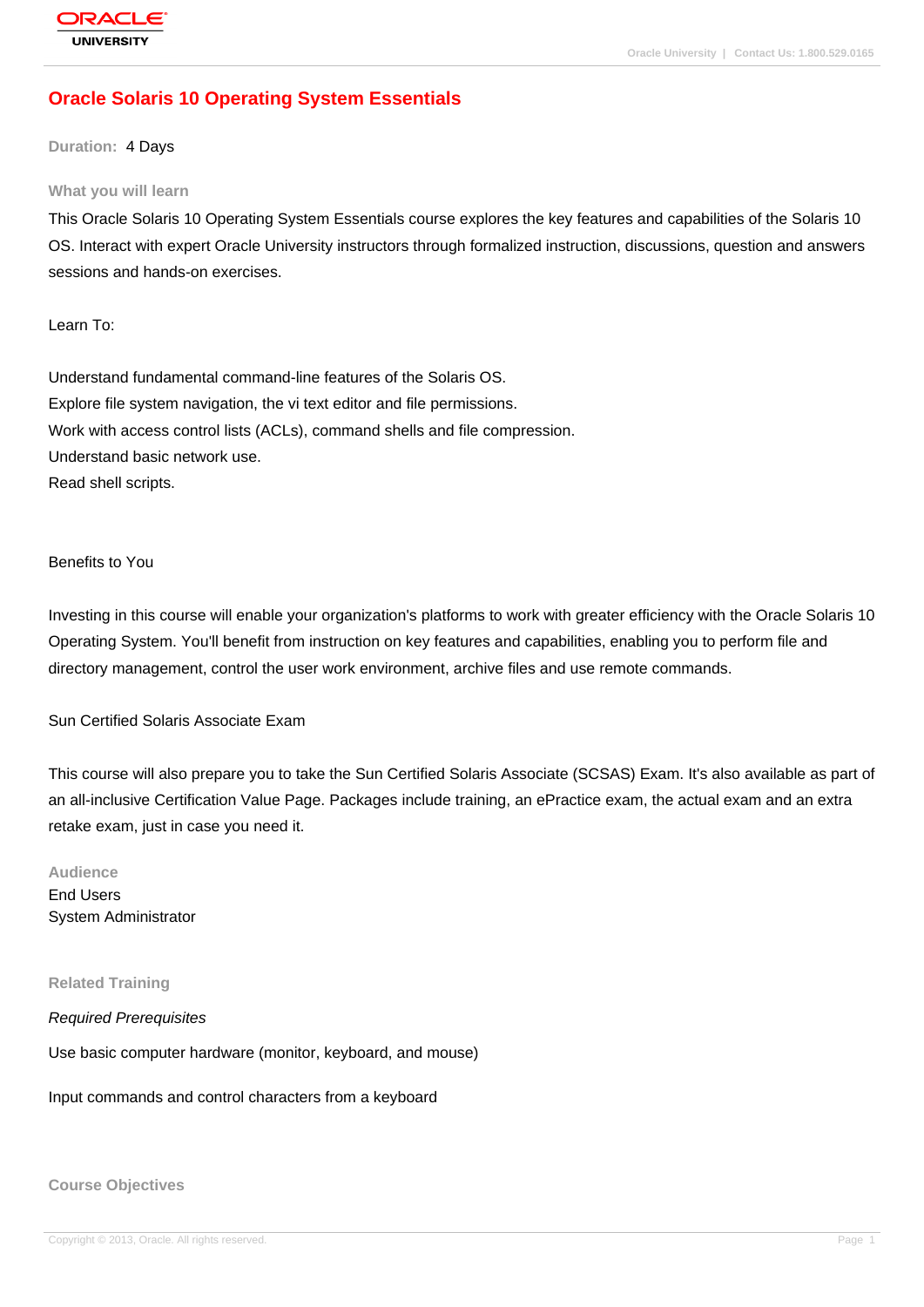Manage and view files and directories and change the directory contents

Create and modify files and use basic file permissions

Create ACLs and control the user work environment

Use commands within the shell

Perform basic process and job control

Archive files and create archives

Compress, view, and uncompress files

Perform remote file transfers

Use components of the desktop system

Use command-line features and help resources

#### **Course Topics**

### **Using the Desktop in the Solaris 10 Operating System**

Describe the hardware components of a computer Describe the Solaris operating system components Describe the SunOS software Log in to the system Use the desktop environment

### **Using Command-Line Features and Online Help Resources**

Construct and execute commands from the command line Use online documentation

### **Viewing Directories and Files**

Work with directories Work with files Print files

### **Working with Files and Directories in Solaris**

Copy files and directories Move and rename files and directories Create files and directories Remove files and directories Use symbolic links

### **Using the vi Editor**

Describe the fundamentals of the vi editor Modify files by using the vi editor

### **Using Commands Within the Shell**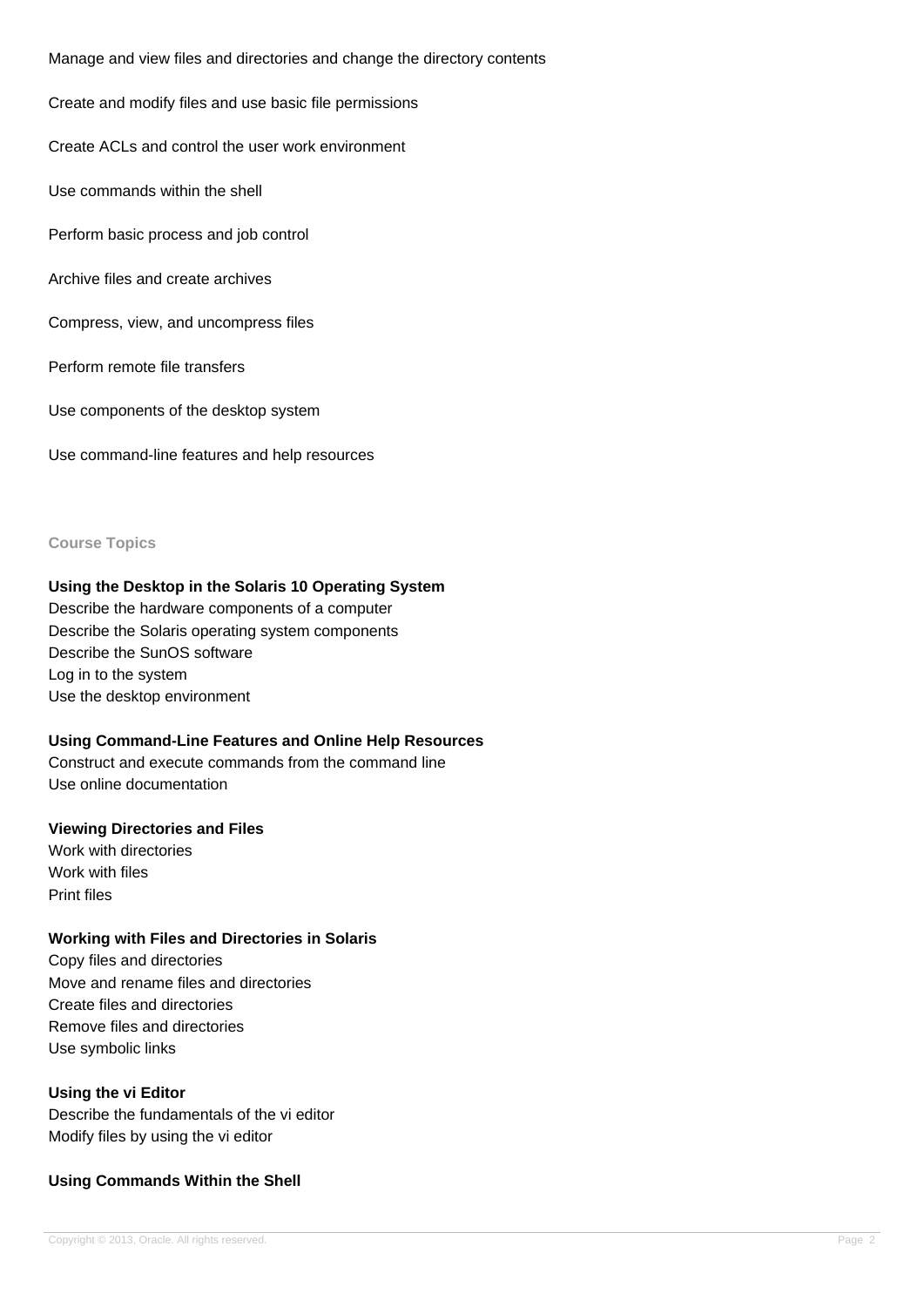Use shell metacharacters Describe the Korn shell variables Display the command history Describe the command-line interpreter Work with user initialization files Redirect commands

### **Using Basic File Permissions**

View file and directory permissions Determine file or directory access Change the permissions Modify the default permissions

# **Configure Access Control Lists (ACLs)**

Describe ACLs Configure ACLs using the command line Configure ACLs using the File Manager graphical user interface (GUI) Switch users on a system

## **Searching Files and Directories**

Search for content in files Search for files and directories

## **Performing Basic Process Control**

Describe Solaris OS processes View a process Search for a specific process Send a signal to a process Terminate processes with the kill command

## **Advanced Shell Functionality**

Manage jobs in the Korn shell Describe the Korn shell alias utility Use Korn shell functions Set Korn shell options

### **Reading Shell Scripts**

Describe shell scripts Run shell scripts Pass values to shell scripts Use the test command Perform conditional commands

### **Creating Archives**

Archive files Compress and archive files using the jar command

## **Compressing, Viewing, and Uncompressing Files**

Compress files using the compress command View compressed files using the zcat command Uncompress files using the uncompress command Compress a file with the gzip command